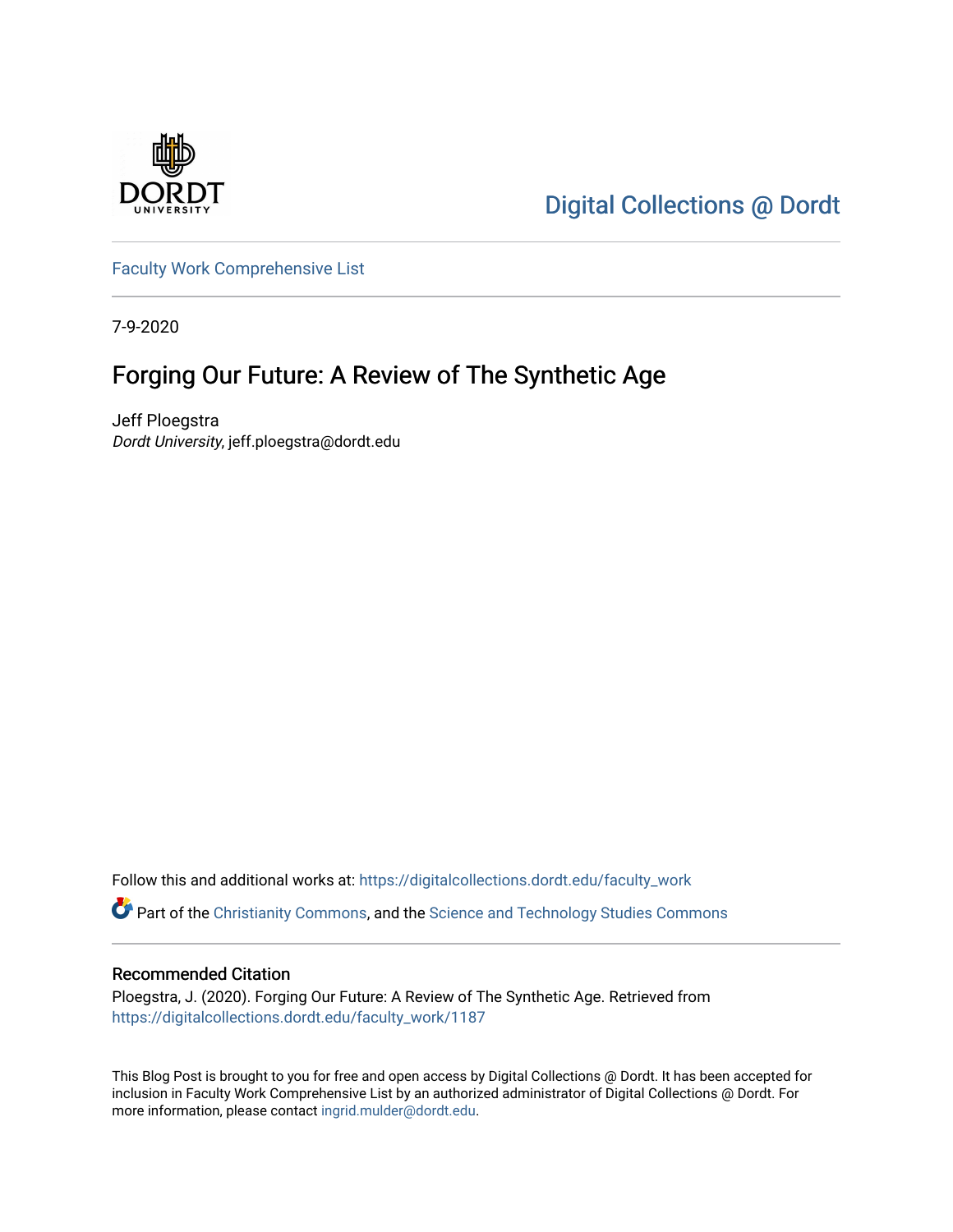### Forging Our Future: A Review of The Synthetic Age

#### Abstract

"Part of Preston's argument is for a profound improvement in scientific fluency in the population, but it should also be for a stronger behavioral response as well."

Posting about the book The Synthetic Age from In All Things - an online journal for critical reflection on faith, culture, art, and every ordinary-yet-graced square inch of God's creation.

<https://inallthings.org/forging-our-future-a-review-of-the-synthetic-age/>

#### Keywords

In All Things, book review, The Synthetic Age, evolution, species, reengineering, Christopher J. Preston

#### **Disciplines**

Christianity | Science and Technology Studies

#### **Comments**

[In All Things](http://inallthings.org/) is a publication of the [Andreas Center for Reformed Scholarship and Service](http://www.dordt.edu/services_support/andreas_center/) at Dordt [University](http://www.dordt.edu/).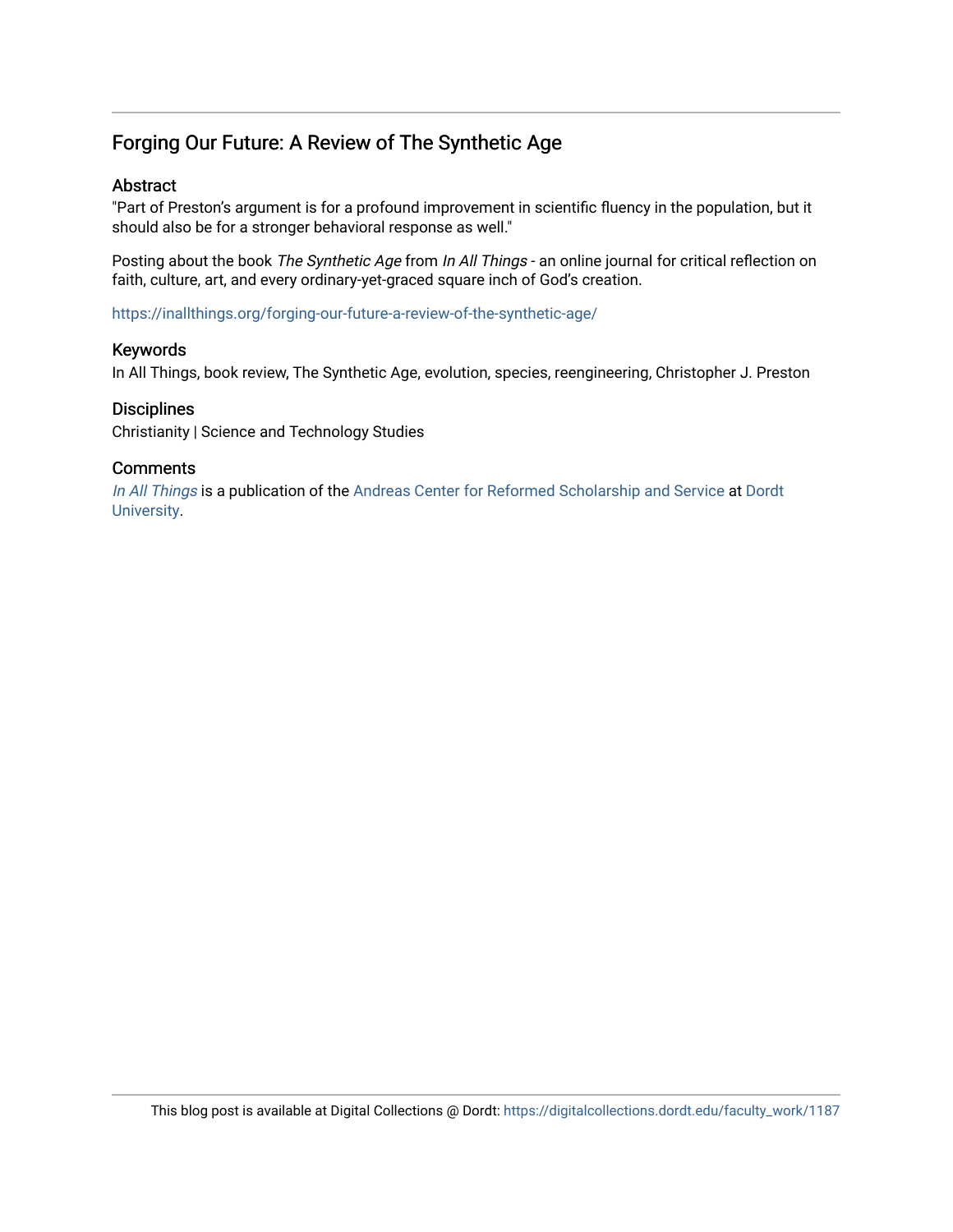

July 9, 2020

# **Forging Our Future: A Review of** *The Synthetic Age*

## **Jeff Ploegstra**

**Title: The Synthetic Age: Outdesigning Evolution, Resurrecting Species, and Reengineering Our World Author:** Christopher J. Preston **Publisher:** MIT Press **Publishing Date:** February 19, 2019 **Pages:** 224 (Paperback) **ISBN:** 978-0262537094

In this provocative book, Christopher Preston presents us with an emerging panorama of the future, which he invites us to help shape. He convincingly argues that we currently, and will increasingly, modify the entire planet from the microscale to the macroscale. He says, "Our signature is now evident on every square inch…" (xv). By presenting the reader with insight into current and emerging technologies, he demonstrates the capacity that already exists to alter everything from carbon skeletons to genomes to the climate.

Preston then looks at some of the possible implications and applications of these technologies and draws out various moral and ethical questions through the voices of historical and contemporary scientists and philosophers. He also argues that the shape of the future should not be dictated by the whim of the market, or an elite technical class.

The book is very accessible in alignment with the author's clear intent throughout to draw the public into conversation about the future of our planet and, indeed, our very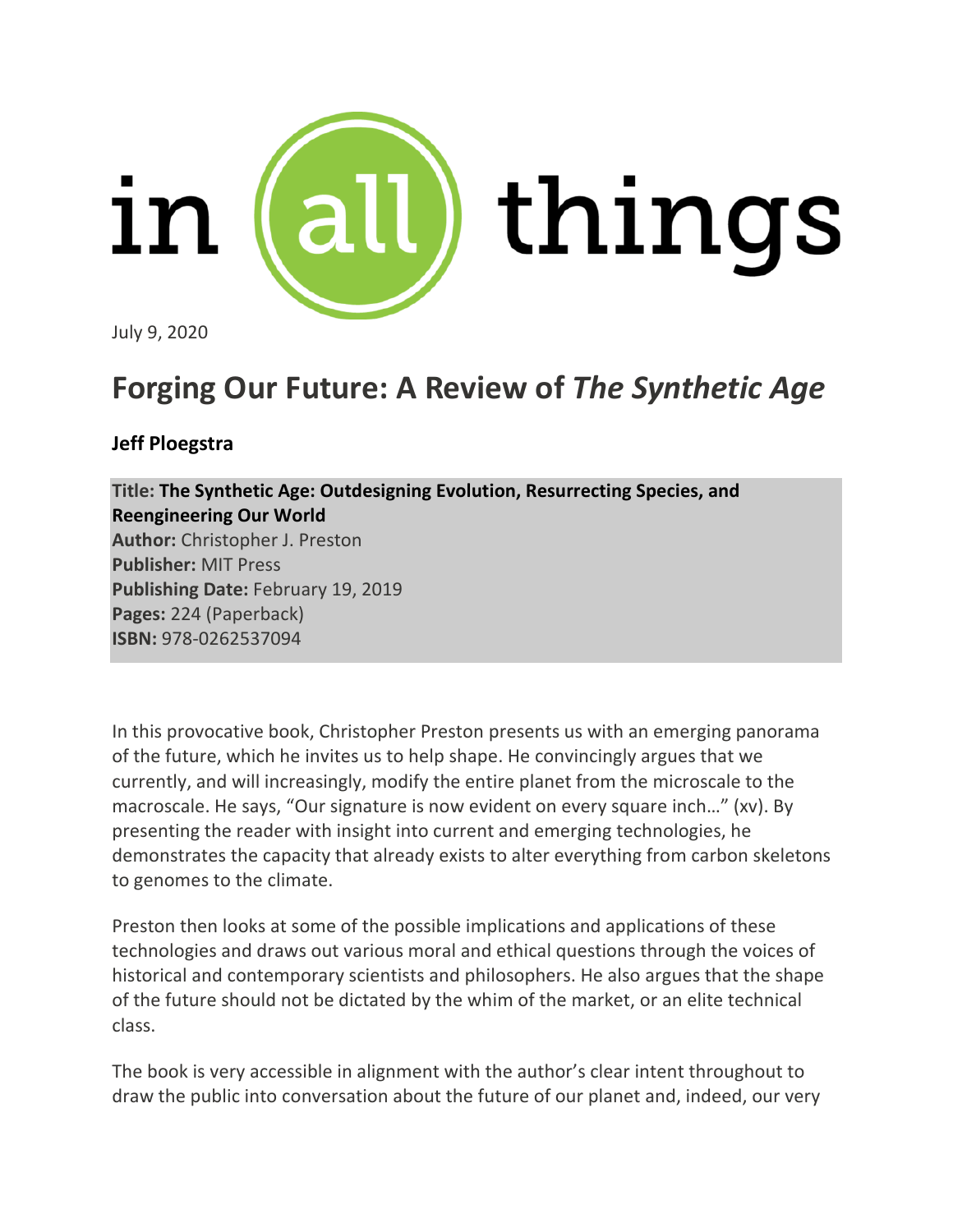selves. Through concrete examples and meaningful analogies, he clarifies the nature of the technologies that have emerged and the rate at which we are adopting them. He repeatedly asserts that because we can now *understand* so much more, we are now morally responsible for the future. His leaning appears to be that we are already altering our world (just like every other organism on the planet) so we need to start doing it more intentionally toward shared goals; everyone should have a voice.

This brings me to an important point that I think needs more examination through a Christian lens. What of the voiceless creation? Will humans only consider human objectives and desires? I would consider this incredibly short-sighted from a broader Christian view of the value that the whole of creation holds before the face of God. I also consider it likely that we will destroy ourselves bit-by-bit should we neglect the flourishing of the rest of the creation. I seriously question our ability to do this well given the complexity and deeply connected nature of creation. Preston does acknowledge the questions regarding complexity and interdependence but seems to feel that we have no choice but to push forward.

In the first couple of chapters, Preston addresses nanotechnology. Nanotechnology is not just about tiny robots, as is so often portrayed in science fiction (though naturally occurring enzymes kind of are just that), but also the incredible properties that emerge when we deal with materials at the nanoscale. In his discussion of novel material properties, he clearly articulates that that if a technology is truly novel, it will have truly novel consequences that need careful scrutiny and forethought.

One example he focuses on is energy. He says,

In the realm of energy, nanostructures designed for their thermoelectric properties can capture waste heat from wherever it is leaking and turn it back into electricity. Developments in nanotechnology are already contributing to more efficient solar technologies that can feed more powerful and more quickly rechargeable batteries." (12)

While this is laudable, it fails to reassure me. Why should we believe that with cheaper, more abundant, and more efficient energy we won't simply find more ways to use it rather than reduce our use of more polluting technologies? Further, this will increase our capacity to modify our world profoundly in other ways. It could easily lead to even greater environmental health concerns and larger opportunity gaps between those who have access and those who do not. While the author clearly signals an intent that "the shape of the future should not be decided by the technical elite but by careful and informed popular choice," (xxi) the fact that access to technology is a major driver of discrepancies in opportunity for humans gets little attention. As technologies are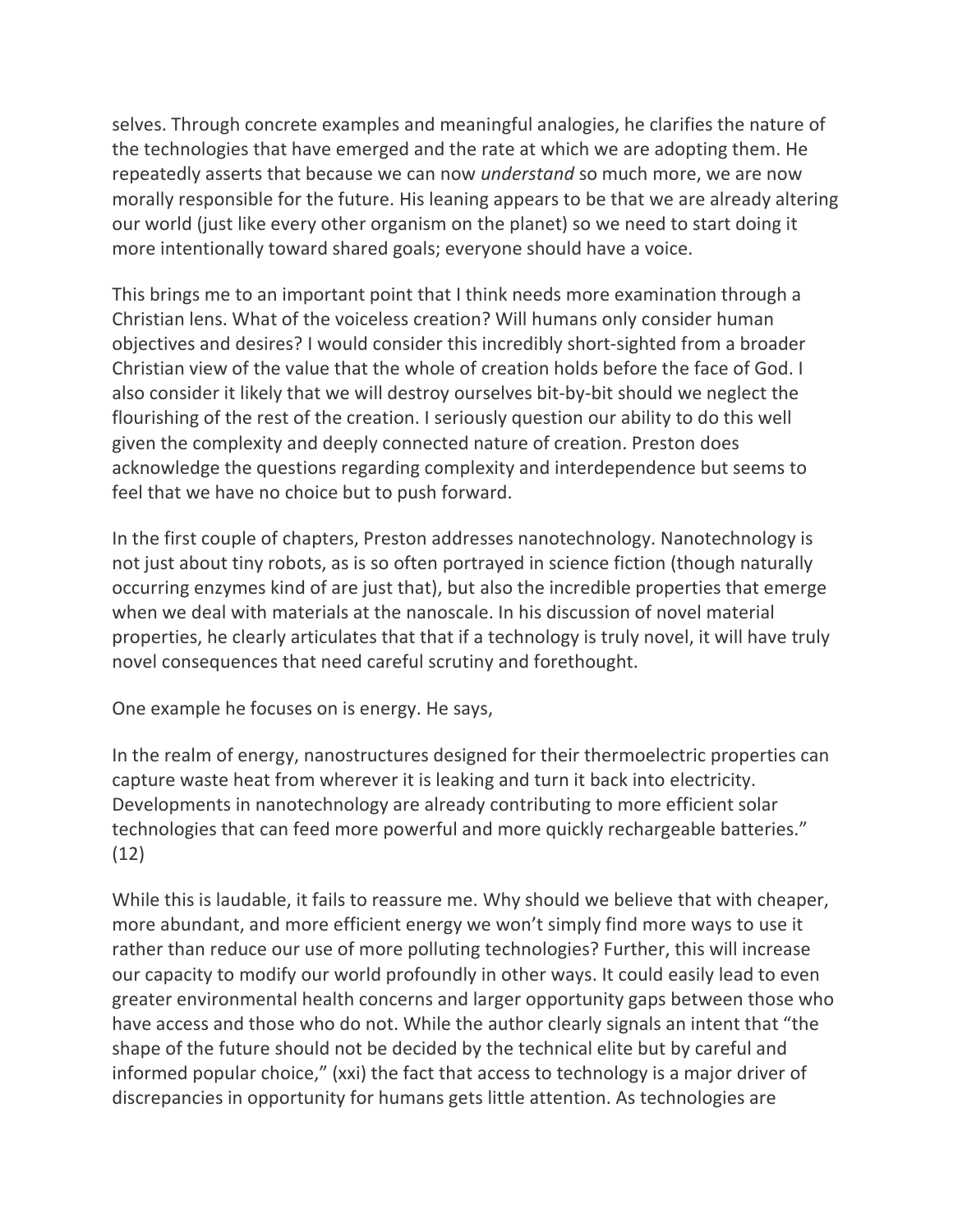adopted, greater power will require greater regulation and accountability—whether by law or personal ethic. This power/responsibility ratchet is implied throughout, but a solution is never presented—perhaps intentionally. Preston is quite careful not to be prescriptive in the book, other than to say that the future should be decided by everyone.

As I read this book, I kept thinking that we are seeking to fix, with technology, problems we should be fixing with changes in our individual behavior. Mitigating with science the problems that we create through poor choices diminishes the need for moral reasoning. It allows us to become ethically "unfit" and could easily lead to an idolatrous view of science and innovation as we wait for the next innovation to save us. Increasing personal power through direct access to new technologies as we decrease the direct need for moral reasoning seems disastrous. Of course, we can put regulations in place, just as we have done for cell phones, guns, personal computers, and cars. But, if we can't properly understand the technology, and we become out-of-practice in making ethical decisions, we can't effectively regulate anything. A world of few apparent consequences is a world of little consequence. Part of Preston's argument is for a profound improvement in scientific fluency in the population, but it should also be for a stronger behavioral response as well.

The author does highlight the law of unintended consequences. He points out that humans are not used to encountering nano-materials frequently and intimately in our daily lives (14). In speaking of nanomachines, he relates the potential disaster highlighted by nanotech expert Eric Drexler in his book *The Engines of Creation*. Drexler describes the potential for self-replicating, self-fueling nanobots to get out of control and consume all of the biomass on the earth. While this is something to be wary of, in many ways such machines already exist. Preston makes the connection to biology when he begins discussing enzymes and biomolecular engineering. However, the obvious biological connection is to bacteria, fungi, protists, and viruses. Interestingly enough, even though these things can definitely cause significant impacts, they tend to be selflimiting. It is interesting that we seem to fear this less in larger organisms. Although, perhaps that is part of the point of the book left unspoken. We should fear this in ourselves—self-replicating, incredibly inventive machines fueling their replication relatively indiscriminately off the material they find around them, altering all life into something unrecognizable.

As Preston begins to address larger scale issues related to ecosystems and biosphere level manipulations in later chapters, another thinness of the book emerged relating to the rate, degree, and scope of change. Most of the technologies and changes addressed by Preston are presented as either/or propositions and, on the whole, perhaps they are. Inevitably, some changes we make will affect everyone in profound ways. However,